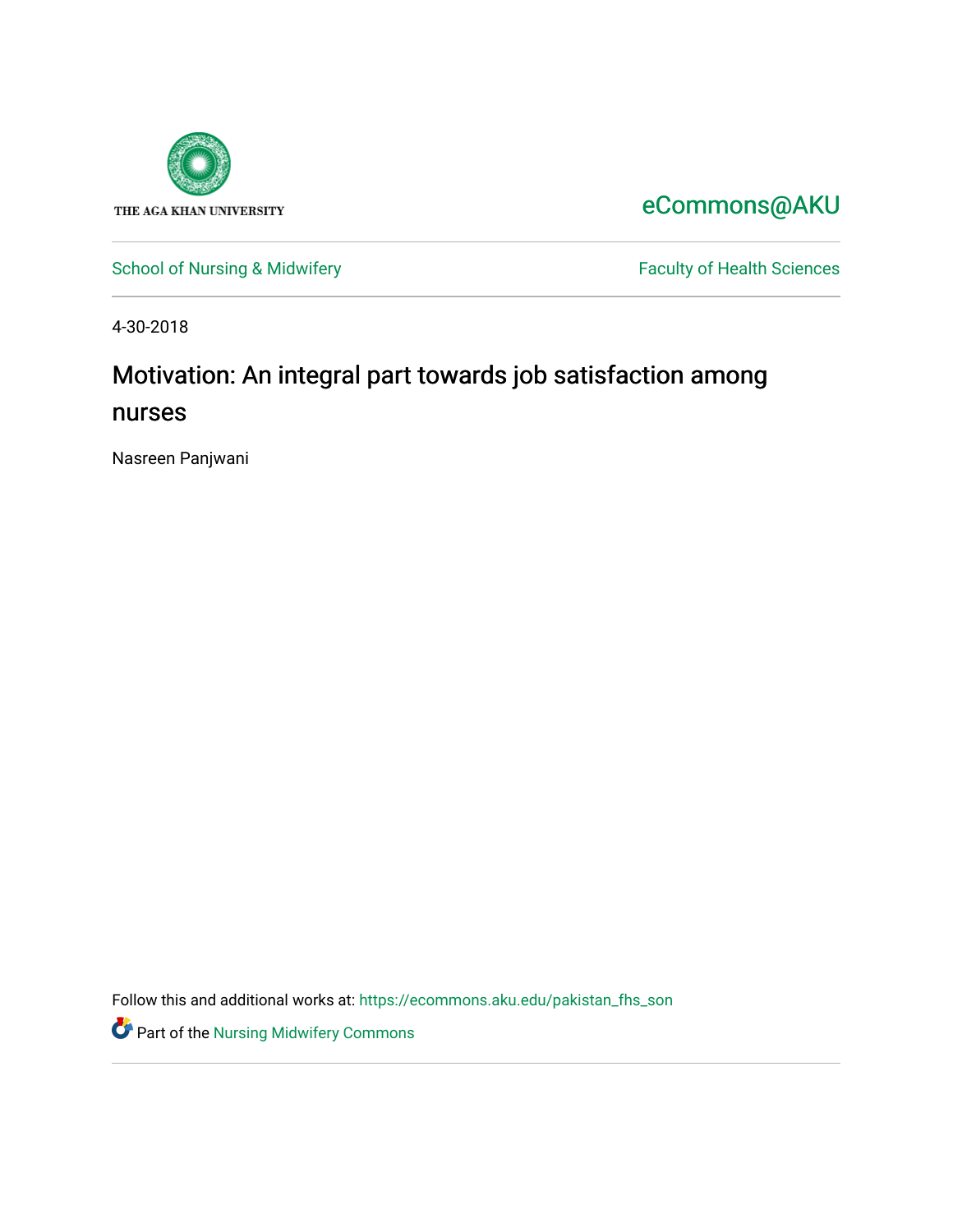

Human Journals **Review Article** April 2018 Vol.:9, Issue:2 © All rights are reserved by Nasreen Panjwani

# Motivation: An Integral Part towards Job Satisfaction among Nurses



 **www.ijsrm.humanjournals.com**

**Keywords:** Motivation, Job Satisfaction, Nurses, Hygiene factors, extrinsic factors, intrinsic factors

# **ABSTRACT**

World over, there has been a dearth of nursing staff in hospitals. It has been observed that our most precious asset – "A Nurse" is disappointed with the working conditions in the hospital settings and intends to quit her profession which she chose with a lot of enthusiasm. A multi-component approach rather than a single strategy would work to create the milieu of job satisfaction. Efforts need to be made to motivate employees for Hygiene factors (extrinsic factors), such as good working conditions and interpersonal relations focus on dissatisfaction and promote satisfaction among the employees, and motivators (intrinsic factors) such as recognition, promotions on achievement and the work itself increase motivation and commitment to their jobs.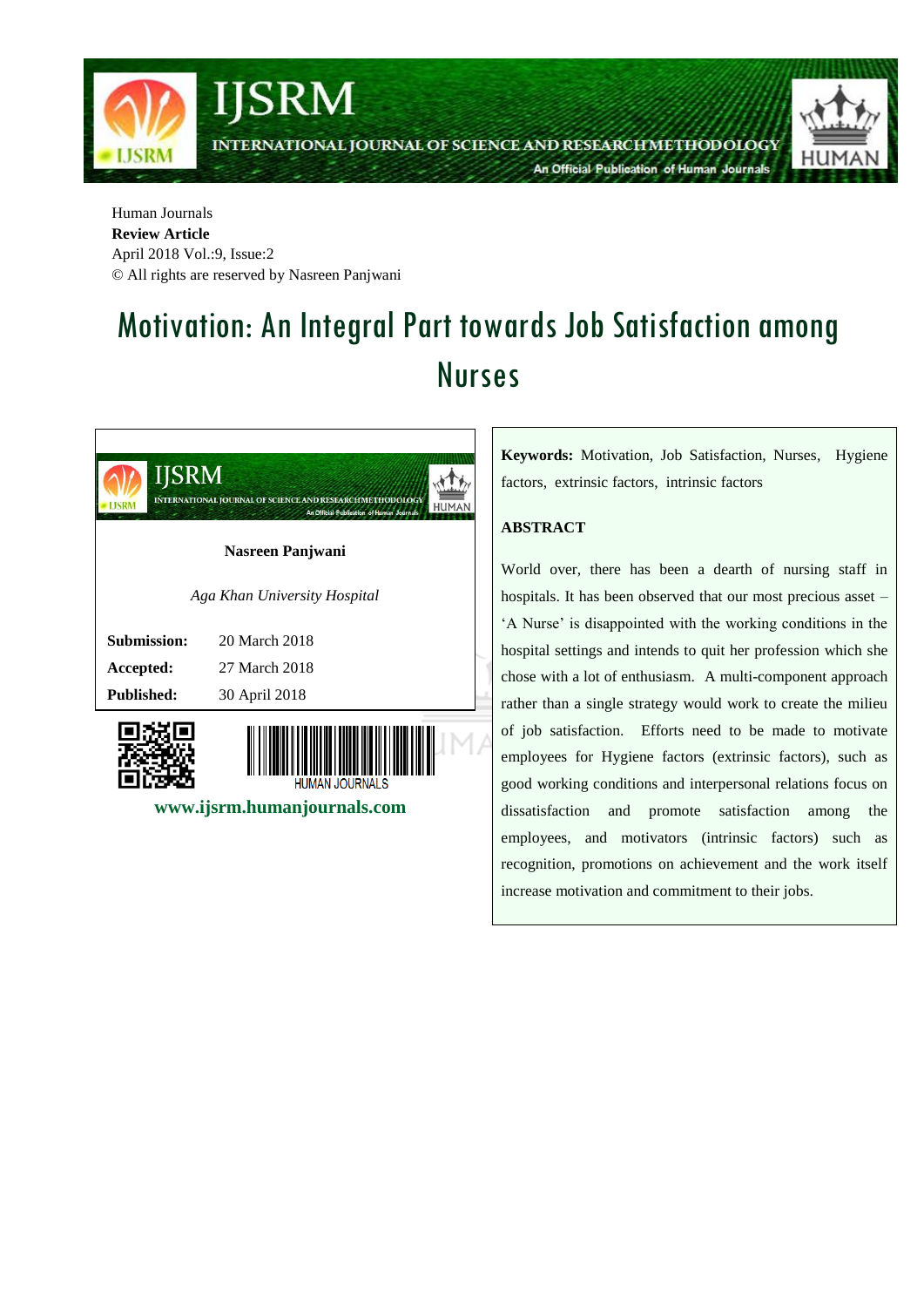# **INTRODUCTION**

World over, there has been a dearth of nursing staff in hospitals. It has been observed that our most precious asset – "A Nurse" is disappointed with the working conditions in the hospital settings and intends to quit her profession which she chose with a lot of enthusiasm. This problem is giving rise to decreased quality of care for the patients and concern for the stakeholders in the hospital Management. The major cause of this problem is job dissatisfaction among nurses which can be positively tackled by motivation. Quitting jobs can lead to nursing shortages and the factors leading to nursing shortages are increased workload, long shift duties, frequent schedule changes, inflexible working hours, decreased salaries, availability of better prospects, migration, turnover, burnout, poor working conditions, lack of motivation from the management and support from the co-workers. This paper would discuss the problem, followed by the background, significance, magnitude, and impact of the problem, why nurses should be motivated, effect of motivation on job satisfaction, strategies for motivation and recommendations.

# **Problem Statement**

The same scenario of staffing shortage and dissatisfaction among nurses is prevalent at a private tertiary care Hospital, in Karachi. During the period I worked at the Emergency Room, I found nurses to be frustrated, overworked, exhausted, and some intended to quit their jobs. During an informal talk with the nurses of the hospital, they verbalized that the primary reason for job dissatisfaction was tremendous workload, inflexible work hours, not being paid for extra work and lack of appreciation from the management. The key to success is to curtail these problems with motivating factors of job satisfaction such as providing general job happiness, satisfaction with salary, promotions, appropriate workload, staff appreciation, flexible work schedules, and support from the management. But at the same time, the nursing staff at this private hospital was satisfied with the working conditions such as availability of necessary equipment to perform their duties, continuing education, extensive learning opportunities, benefits, recreational opportunities and working with an internationally renowned institution. But, their frustrations, exhaustion, dissatisfaction with their jobs are some of the reasons for burnout and they cannot be ignored. A study was carried out by Khowaja, Merchant and Hirani (2005) at the same tertiary care hospital and reasons for the dissatisfaction of staff were revealed, and they were increased workload, stress linked to high workload, lack of appreciation, lack of monetary incentives and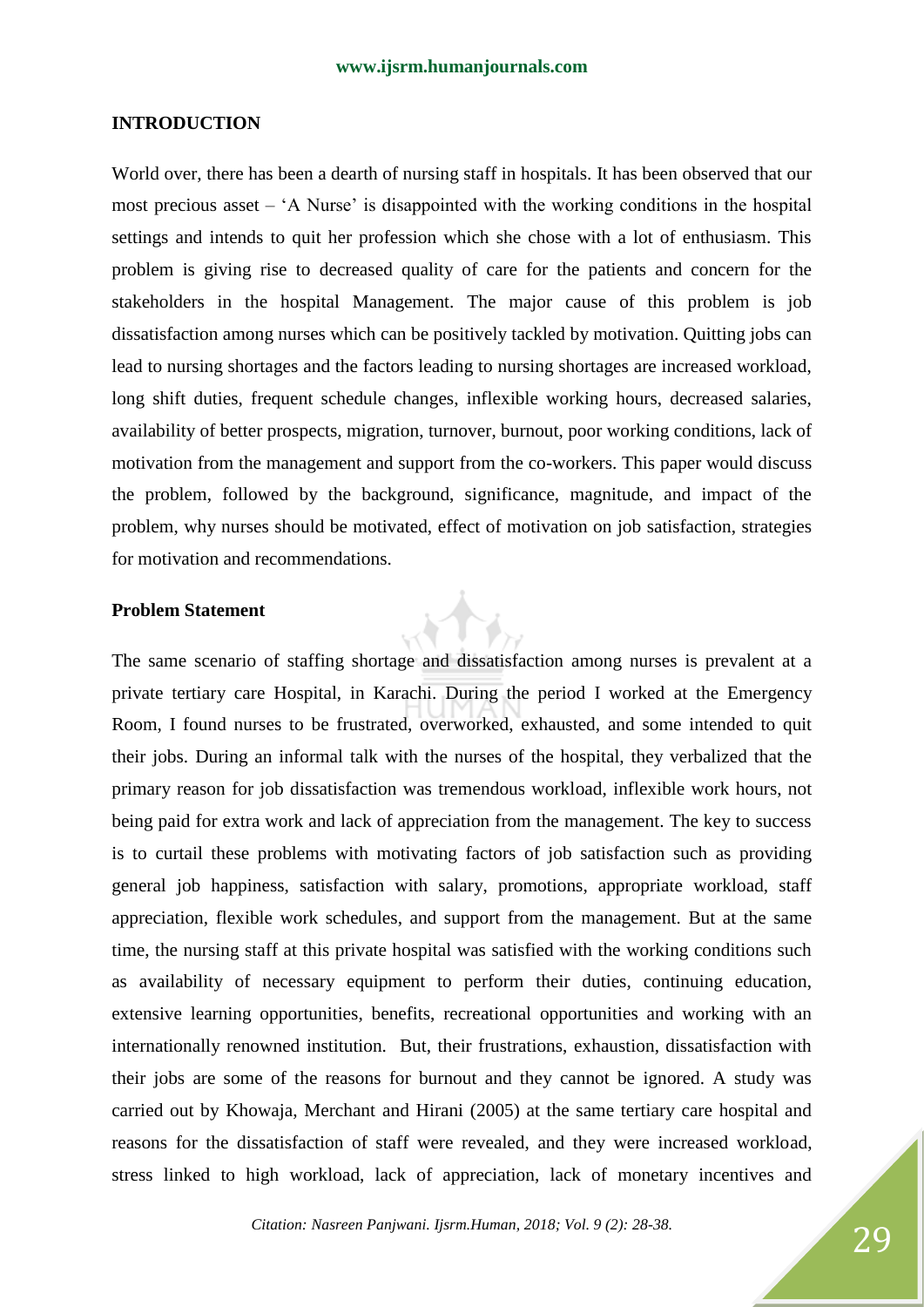inflexibility in the attitude of the nursing management. One of the recommendations suggested after this study was recognition and motivation of the staff.

#### **Position Statement**

"Motivation plays an integral role towards job satisfaction among nurses and therefore strategies need to be implemented to increase the motivation level of nurses, which would in turn help in improving job satisfaction among nurses."

# **Definitions**

Tzeng (2002) says "Job Satisfaction" is being content with ones working environment, salary and promotion, professional role and growth, challenge in work, appreciation from patients, and management style. All these factors promote satisfaction of an individual in professional life. "Motivation describes the factors that initiate and direct behavior" (Sullivan & Decker, 2001). Motivation also means the effort that an individual exerts to meet the organizational goals, and that can result only if there is a successful motivating environment that the organization and managers provide to the employees.

#### **Background**

The nurses at this private hospital are hired on the basis of their education and experience. The process of recruiting is on merit basis and the possible best nurse candidates are hired. They then go through a thorough orientation program where basic skills, procedures, and competencies are tested. They are given a week of orientation in the unit they are assigned and paired with senior staff to get adapted with the environment, policies and procedures (mentor-mentee relationship). So, a lot of care is being taken during their hiring and adaptation phase. The benefits other than the salary, such as medical allowances, insurance policy, provident fund, are incomparable to other institutions. High importance is placed on continuing education, and recreational facilities offered to staff. The institution also offers an easy payback facility of tuition fee loan for further education in different fields of education at their own University. The working conditions at this hospital are good in terms of the environment and provision of modern equipment to fulfill the job expectations of a nurse. Most of the employees come to work here to gain experience in an internationally accepted hospital setting. As this organization is ISO and JCIA certified people prefer to work here to gain experience in an internationally accredited organization. But at the same time, there are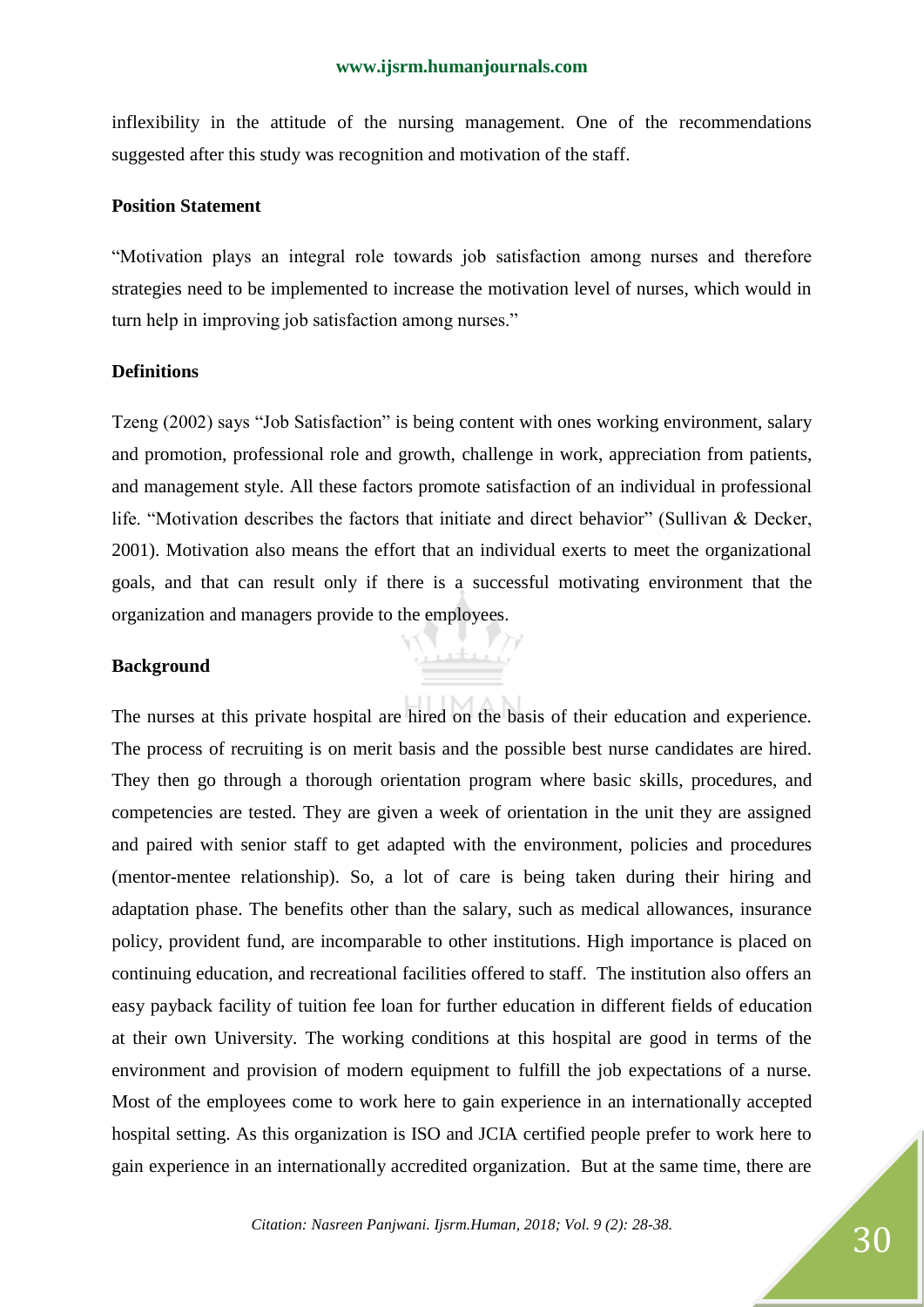reasons for their dissatisfaction such as increased workloads, inflexible work schedules and unattractive salaries.

In this era, remuneration takes a higher place than ever before, due to the inflation all over the world. At this Hospital, the salary of a novice registered nurse is quite low. It has been observed that other professions such as banking or teaching with an undergraduate training of four years are being well paid with equally good benefits and their working hours are less or they just do day duties. On the other hand, the nurses work long hours, round the clock, double shifts and earn salaries that are not enough to run their household comfortably. The staff at the hospital even voiced their concern that when they work double shifts, they do not get paid for overtime, they are given an off instead. In addition to that, they are not paid extra for working on weekends and additional nights, which they think would be a bonus incentive for them if it is implemented. Recently, the salaries of the nurses at this private hospital were increased but other bonus incentives were not worked upon.

Another concern raised by the nurses is that they are given colossal workloads to be carried out. There are times when they are so exhausted and frustrated by the workload that they intend to quit. These reasons are still reported even after five years of the study carried out by Khowaja, Merchant and Hirani (2005). Therefore, the major two issues related to unsatisfied nurses are the increased workload and unattractive monetary bonus benefits.

# **Other Reasons for Dissatisfaction and Turnover**

There is decreased job satisfaction and increased turnover among nurses at this institution in spite of continuing education opportunities, benefits and excellent work environment. The turnover rate among the BScN graduates is more due to increased salaries and positions elsewhere in the country. The turnover among the diploma nurses is also increasing as they are moving towards education and want to attain a bachelor"s degree. Nurses are leaving their jobs and migrating for better prospects, professional growth, quality of life and personal safety (Shattuck, 2008).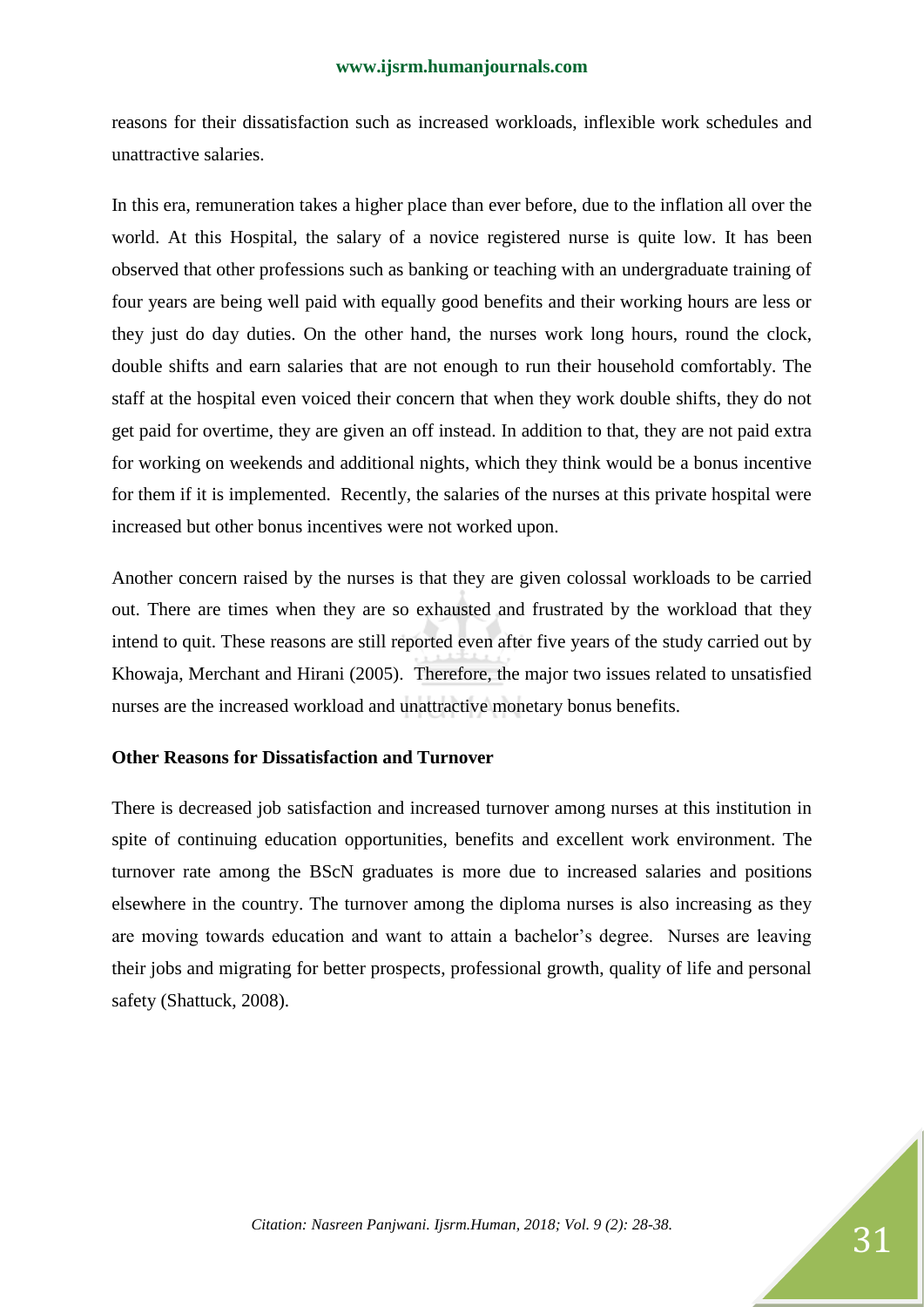### **Significance**

This paper would be significant for the nursing services of different hospitals, as factors for nurses' turnover and recommendations to curtail these issues through motivation are discussed supported by literature. Nurses, patients, society, healthcare managers and organizations would benefit.

# **Major Impact of Job Dissatisfaction**

The impact of job dissatisfaction is enormous in terms of quality patient care and patient satisfaction. Because, the nurses are not satisfied, they are not motivated and have a low morale towards their work. Nurses' job performance is affected and then quality patient care and patient satisfaction are at stake. According to Carayon & Gurses (n.d.) researchers have shown that decreased job satisfaction which is because of decreased motivation can result in increased turnover, staffing shortages which can further result in increased workload and that can in turn jeopardize patient"s safety. In modern times a competitive and quality oriented healthcare market is prevalent and so are the expectations of the consumers (Tzeng, 2002). When the consumers of health care would be disappointed with the care, they would go to other providers of health care. In this way, the organization will incur losses in terms of customers. Therefore, improvement in the quality of healthcare is a continuous challenge for nurse managers in the industry of health care. Serious action needs to be taken in this regard and every effort made towards retaining these precious assets of the healthcare industry.

Another major impact of this job dissatisfaction and increased turnover is high financial cost. The actual financial cost of turnover is a lot but is difficult to estimate in rupees. There are numerous time and financial costs incurred in the process of recruiting, hiring, orienting, and familiarizing the new nurse and the time she takes in adjustment also adds on (Sullivan & Decker, 2001). Furthermore, a study showed that employee turnover results in heavy replacement costs which can reach beyond 150% of annual compensation of an employee (Hayajneh, 2009). This institution is also spending a lot in recruiting, hiring and training staff. Attention is genuinely required and action needs to be taken in terms of retaining these trained and experienced staff and saving the institution from heavy financial costs.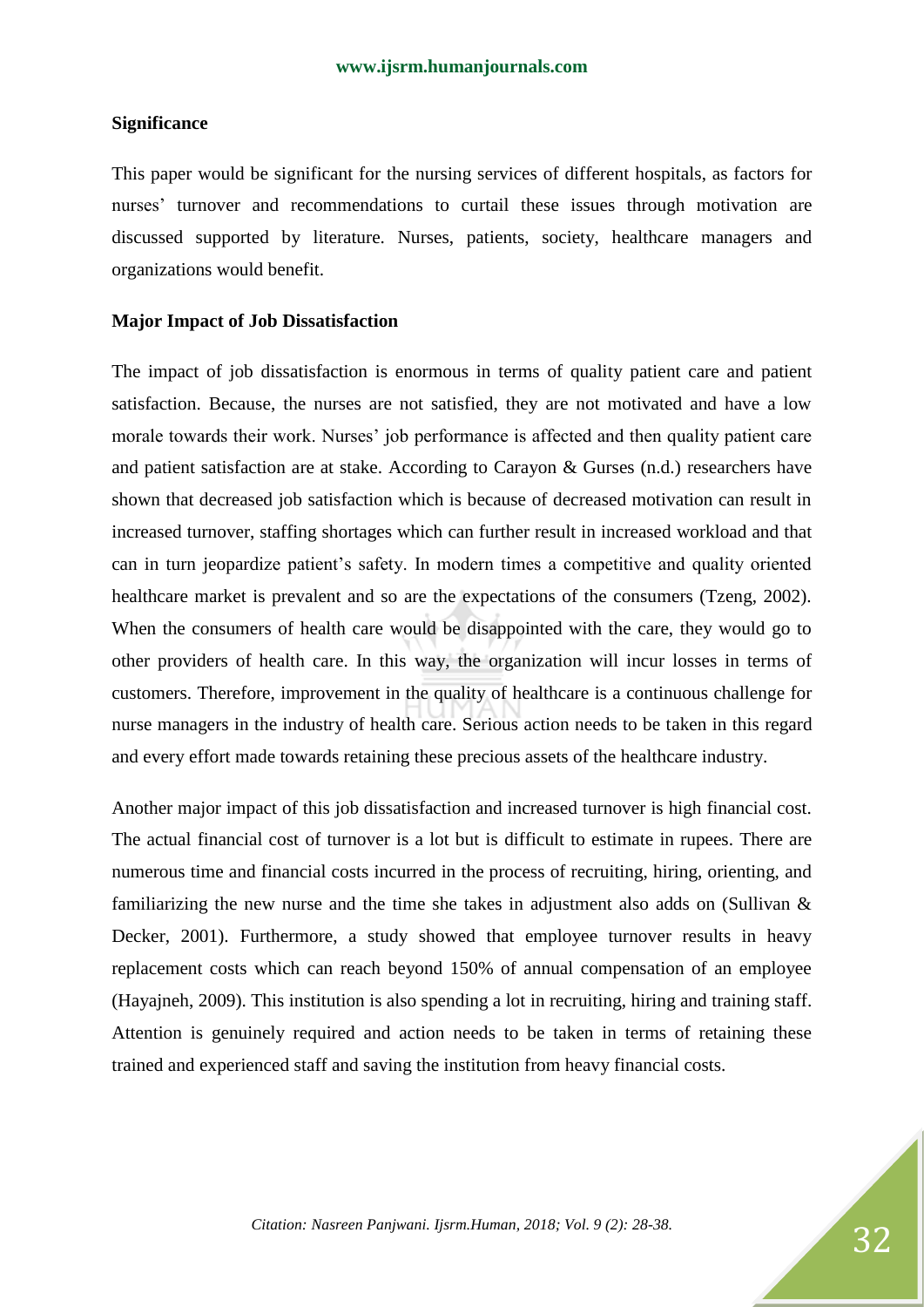#### **Why motivate Nurses?**

Motivation for nurses is most important because Nursing is a sensitive profession and nurses are individuals who work in the most stressful conditions. Nurses deal with lives, which is really challenging as here they face pain, sickness, loss, death, depression and much more. Their profession is very demanding as they have to deal with lives and no mistakes are allowed. How can nurses work without making mistakes when they are so overworked? The nature of their job is tough as they have to work long hours, shift duties, work on weekends, holidays and occasions, which takes them away from their normal family life. Boivin & James (2004) state that a night shift healthcare worker reports decreased alertness, performance during shift duties, have difficulty in achieving recuperative sleep and is more likely to develop health complications. They even risk their health and life when caring for patients; they encounter sharp injuries where they can be infected with diseases. Nurses are the ones who deal with the dying patient and provide comfort to their family and at the same time, they have to continue to care for another patient with a smile on their faces. They are expected to possess the art of dealing with such situations simultaneously. In other words, we can say that nurses have to wear different hats during the course of their single shift duty. Inside, they are human beings and need to be rewarded for their untiring work of caring and saving lives and so words of admiration would do wonders. Appreciation would really pay off, it will absorb their stressors and motivate them and help them move along their tough careers. Motivating these healthcare personnel is all the more important for their job satisfaction, patient contentment and prosperity of an organization. So all possible efforts should be made to satisfy them and the best way to reach our goal is through motivation.

#### **How can motivation increase job satisfaction?**

Motivation and job satisfaction are directly proportional. If you increase motivation, the job satisfaction also increases and it works vice-versa. "In order to become good in anything, the only talent you need is motivation." *Charles De Gaulle*. For any organization to succeed, motivation should be the ingredient of their policies. The employer should look for the needs of the employees and try to satisfy their needs to attain their job satisfaction. The performance of employees depends on the extent of motivation that encourages an individual to work upon required tasks to meet the goals. The employer should also focus on recruiting the right person for the right job or else there will be dissatisfactions which could lead to turnovers, staffing shortages, work overload, unsatisfied patients and a loss to organizations.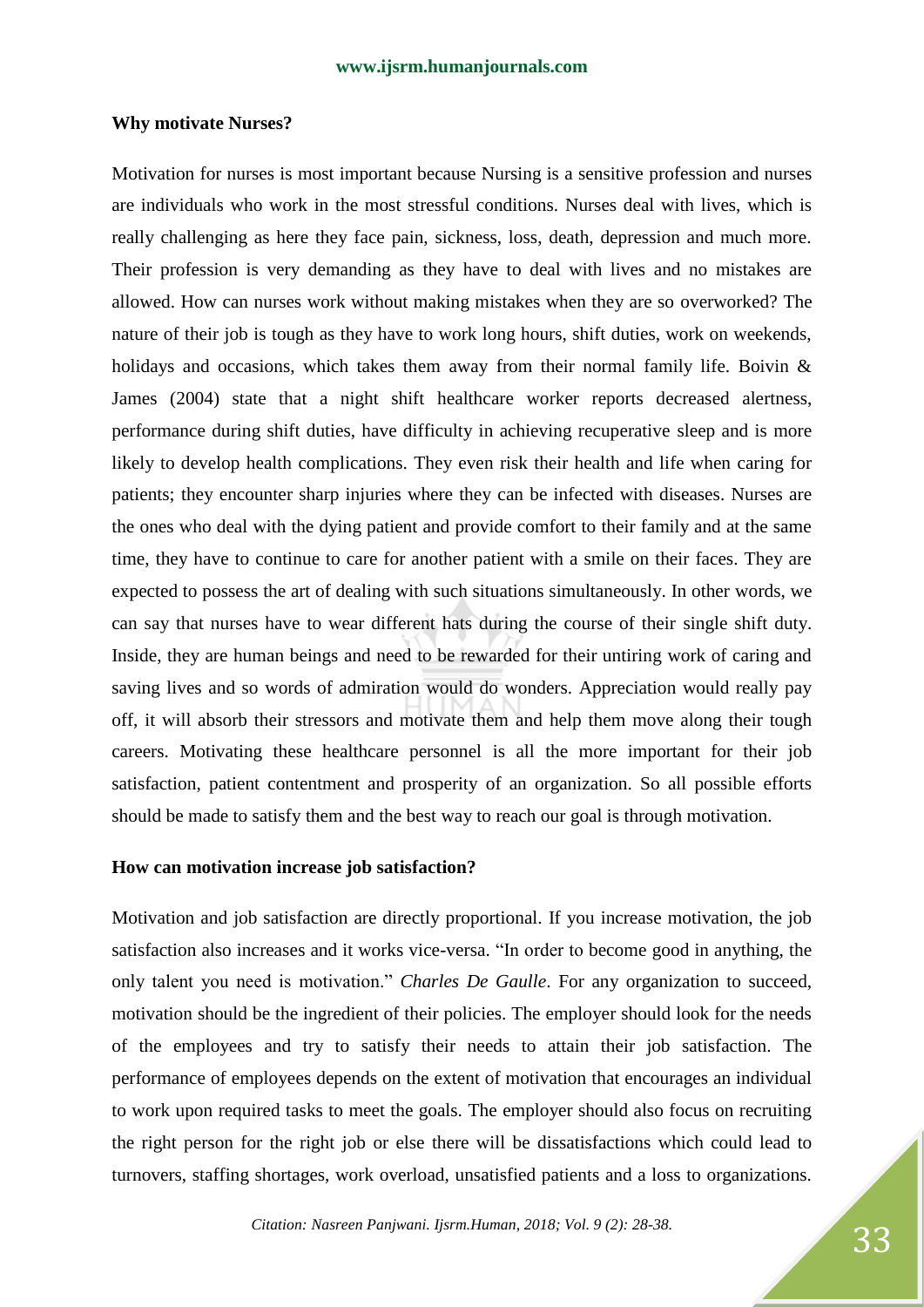The goal of most institutions is to promote positive job performance by satisfying the needs of the employees who will in turn satisfy the needs of the organization thus creating a winwin situation for both the employee and the employer (Al -Jishi, 2009).

#### **Maslow's Hierarchy and Job satisfaction**

The Maslow"s Hierarchy of needs will be discussed to further elaborate on motivation. In her book, Tomey (2004) describes the five stages of Maslow"s Hierarchy of needs in the context of Job satisfaction. In the first stage of physiological needs, she refers that in this stage the needs of the employees should be met, such as staff should not be overworked, they should get their tea and meal breaks on time. In addition to these, their wages should be enough to cater for their food, housing, health and leisure. In the second stage, that is Safety and security needs, there should be job security, adequate income, safety at work and no discrimination among other employees. In the third stage of Social and Belonging needs, she addresses the acceptance among the peers and recognition as an important member of a cohesive group. In the fourth stage of Esteem needs, she links it to the positive performance appraisals when deserved by the staff, increments in salaries, recognition, and titles. In the final stage of Self-actualization, she associates it with the feelings of achievement, accomplishment, challenge, opportunities and contribution to self-fulfillment (Tomey, 2004, p. 90). So, each individual has different motivators and their performance is also affected by the satisfaction of their needs according to their individual priorities. Referring to Tomey (2004), the needs that the nursing staff at this tertiary care hospital expressed were similar to those discussed earlier in the Maslow"s Hierarchy.

#### **In-depth Analysis of the Problem**

The first issue expressed by the nurses was their workload. Nurses care for ten patients in a general ward scenario with one nursing assistant to help her. In the Emergency room, a nurse takes care of six sick patients, where a nurse is expected to do assessment, perform diagnostic procedures, provide medications and perform all treatment procedures. It is a situation where a nurse would work like a robot and does not even get time to communicate to the patient. Lengthy documentation also needs to be completed simultaneously, which at times is a repetition in different documentation. We as nurses are trained to document our nursing care promptly, but due to the workload, nurses can"t do timely documentation. Nurses gave priority to complete their assessments, doing diagnostic and treatment procedures, and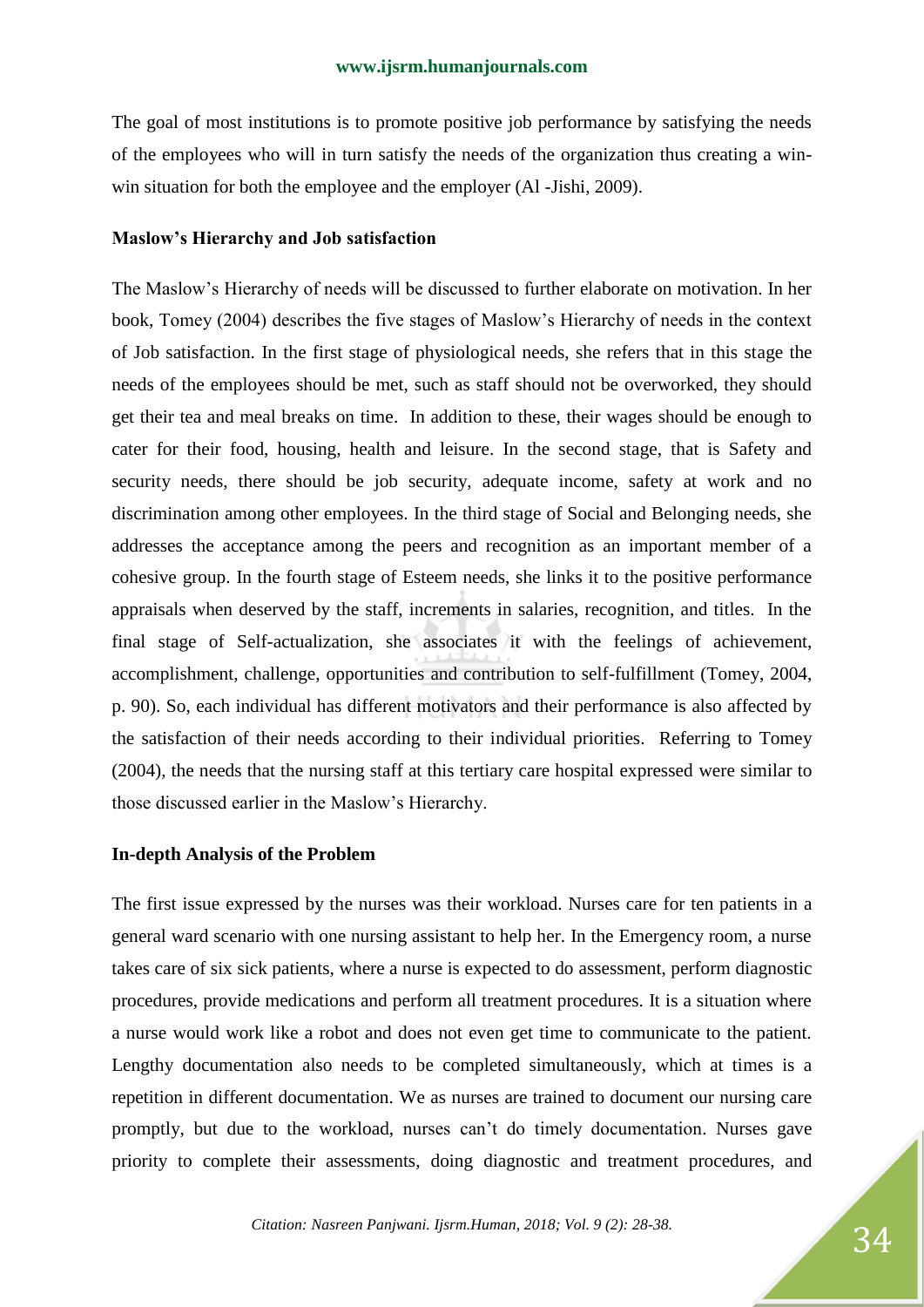administering medications to documentation. Due to such issues of workload, the nurses feel exhausted, dissatisfied due to guilt feelings, frustrated and burned out. These when not tackled lead to absenteeism, further shortage of staff, increased workload, leading to double shifts, and the vicious cycle then continues and there is no end to it. When these staffing shortages prevail, they would lead to other grave concerns which will threaten patient outcomes, quality of patient care and their satisfaction. If these issues could be taken care of initially they will not lead to such serious problems. If there is improvement in job satisfaction of nurses, the retention and patient satisfaction will also improve.

Workloads have a direct effect on patient satisfaction and patient safety and the reasons being lack of time, exhaustion, decreased performance due to stress and burnout, increased chances of errors and lack of motivation. Lack of time and increased workload would impact on patient's safety due to unsafe practices, lack of patient monitoring and commitment of errors (Carayon & Gurses, n.d.). The nurses even reported that they are not satisfied with their work and go through a guilt trip because of incomplete tasks, chances of errors, lack of communication with patients and unsatisfied patients.

It is amazing that how multi skilled nurses are expected to be, and how minutely it is reflected in their wages or benefits. Majority of the nurses feel underpaid for the untiring work that they perform. They are expected to work in endless specialties such as neurology, nephrology, cardiology, gastroenterology, medical, surgical, emergency, intensive care and many more. Al-Jishi (2009), states that monetary rewards are the most valued by employees and these result in job satisfaction, motivation, and retention. Monetary rewards can be salaries, overtime, extra earnings for weekend and night shifts, bonuses, medical benefits, loans, tuition fees reimbursements, insurances etc. Nurses verbalized that whenever there is a shortage of staff or absenteeism due to riots in the city, they are asked to do a double shift. They said that they do not get overtime for their extra shift but get a day off instead. The staff preferred getting overtime pay over a day off. According to the report by UNISON (2002), shift workers should receive premium payment, especially for evening and night shifts, compensating for temporary detachment from the family and physical disruption caused by shift duties. These premium payments makeshift duties more attractive and assure that there is enough staff to accomplish the work. Such considerations for nurses needs are essential for motivation and recognition of shift workers. Motivation would improve the adaptation of nurses to awkward hours of shift duties.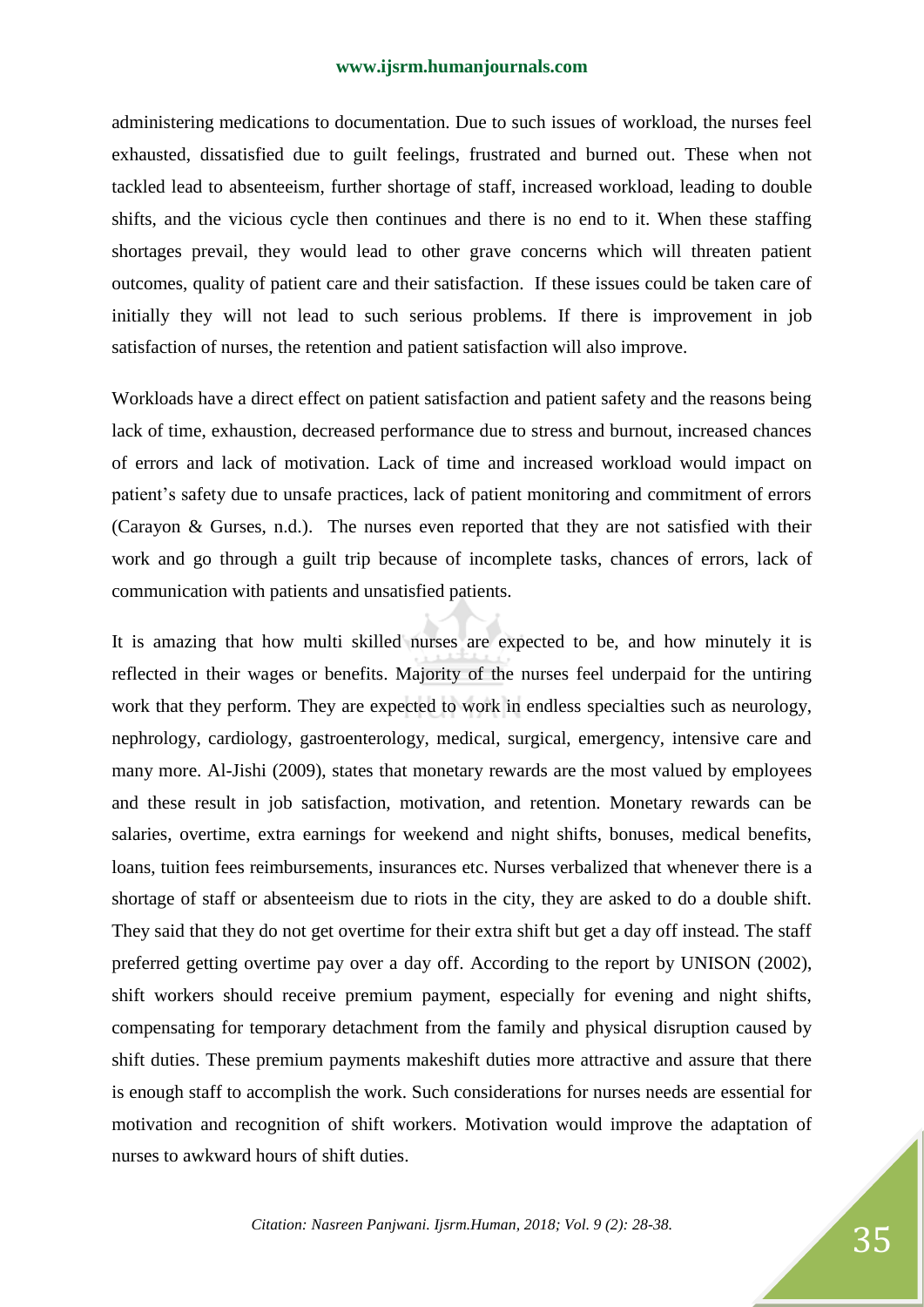#### **Recommending Strategies to increase Job Satisfaction and Motivation**

To motivate nurses and increase their job satisfaction, measures need to be taken at institution level to address their needs. Addressing the workload issue, by increasing the nurse patient ratio according to international standards in different work settings would deem to be an effective strategy. Hiring of new staff needs to be considered to improve nurse patient ratio which would focus towards appropriate workload distribution. Float pool staff can be utilized to decrease nursing shortages and increase nurse patient ratio. The major problem would be solved leaving positive results of effective patient monitoring and communication, less chances of errors by nurses, patient and nurse satisfaction and increased motivation towards job.

Appreciation of the staff and support from the management staff would result in happy employees and job satisfaction (Longo, 2007). In a study, it was identified that staff feel important when appreciated and respected for their work and contributions, and feel good when treated equal to the practitioners by the multidisciplinary teams (Maben, 2008). According to Khowaja, Merchant & Hirani (2005), appreciation and recognition of good performers play an important role towards job satisfaction and raising ones morale. So, a step needs to be taken to appreciate the staff for the hard work that they do and the extra hours that they work in times of need. Appreciation will boost the egos of individuals and surely pay off in the form of highly motivated employees. According to Herzberg's motivation hygiene theory, developing intrinsic motivation factors is equally important, as then the staff would work to improve their performance for recognition and achievement rather than just being content with the wages, benefits, and job security (Tomey, 2004, p. 93).

Improving the monetary benefits with enhanced increments according to their performance appraisals is another major strategy towards job satisfaction and motivation. Nurses feel motivated when they earn monetary benefits for working extra hours, so the options of overtime earnings need to be considered. It has remained a trend in health care organizations abroad to pay extra to those who work extra night shifts and for working on weekends. This would be satisfactory for the staff and they would happily work extra hours, extra nights and on weekends as well. Improving remuneration and paying for overtime would consequently pay off in the form of satisfied employees (Longo, 2007). Implementation of the above strategies would promote retention of valuable, worthy and better employees.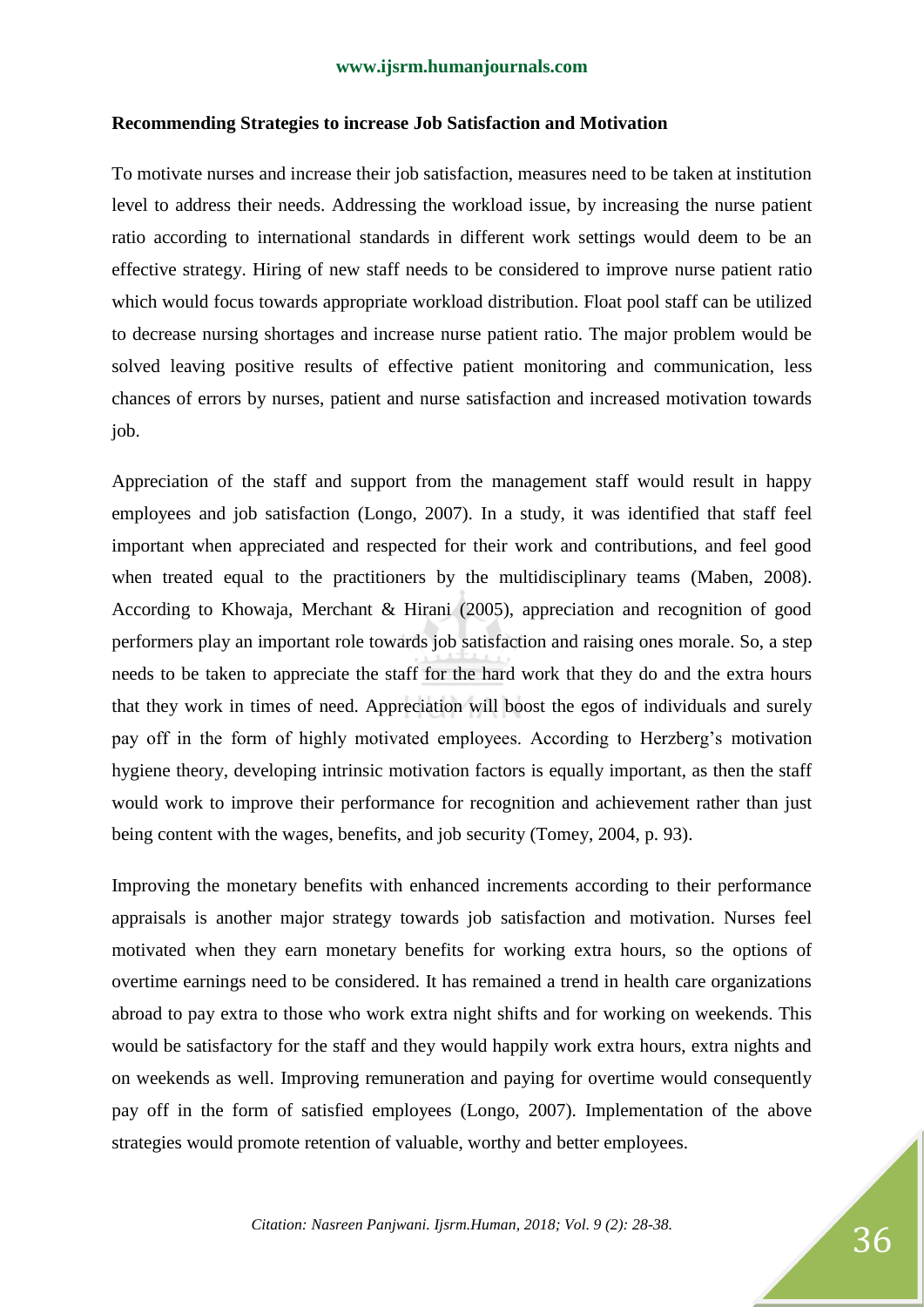#### **Further Research Areas**

In addition to these reasons, there could be other confounding factors such as family responsibilities, cultural reasons, political situation of the country, and migration for the high turnover and job dissatisfaction which need to be studied. Further research is required in these areas and recommendations for these issues can also be worked on.

# **CONCLUSION**

A multi-component approach rather than a single strategy would work to create the milieu of job satisfaction. Here, I would mention a quote that "The grass is greener where you water it" (Anonymous). This means, if we want the desired outcomes from our employees, we need to boost their ego and that can be done by 'Motivation'. Motivators are an essential part of one's life, irrespective of the age of an individual. Efforts need to be made to motivate employees for Hygiene factors (extrinsic factors), such as good working conditions and interpersonal relations focus on dissatisfaction and promote satisfaction among the employees, and motivators (intrinsic factors) such as recognition, promotions on achievement and the work itself increase motivation and commitment to their jobs. Once the hygiene factors are taken care of the motivators would enhance motivation and productivity, and would motivate the nurses to stay in the organization (Tomey, 2004, p. 93). Institutions and specially hospitals should, therefore, know how to motivate their nurses and prevent demotivation and burn out. This endeavor of theirs would then account for employee satisfaction, patient satisfaction and even prosperity of the organization.

#### **REFERENCES**

1. Al Jishi, H., A., Motivation and its effects on performance on Nurses in Aramco Health Centre. Project paper submitted in partial fulfillment of the requirement for the degree of Master of Business Administration Human Resources. Retrieved from 2009"http://www.studymode.com/essays/Motivation-In-Aramco-867998.html 2. Bolvin, D., B., James, F., O., ( 2005). Light treatment and circadian adaptation to shift work. *Industrial* 

*Health,* 43(34-48).

3. Carayon, P., & Gurses, A., P., (n.d.). Patient safety and quality: An Evidence-Based Handbook for nurses, Nursing Workload and patient safety- A human factors engineering perspective. Retrieved from http://www.ahrq.gov/qual/nurseshdbk/docs/CarayonP\_NWPS.pdf on November 6. 2012

4. Hayajneh, Y., A., AbuAlrub, R., F., Athamneh, A.,Z., Almakhzoomy, I., K., (). Turnover rate among registered nurses in Jordanian hospitals: An exploratory study. *International Journal of Nursing Practice.* 2009:15. 303-310.

5. Khowaja, K., Merchant, R. J., & Hirani, D. (2005). Registered nurses perception of work satisfaction at a Tertiary Care University Hospital. *Journal of Nursing Management, 13*(1), 32-39.